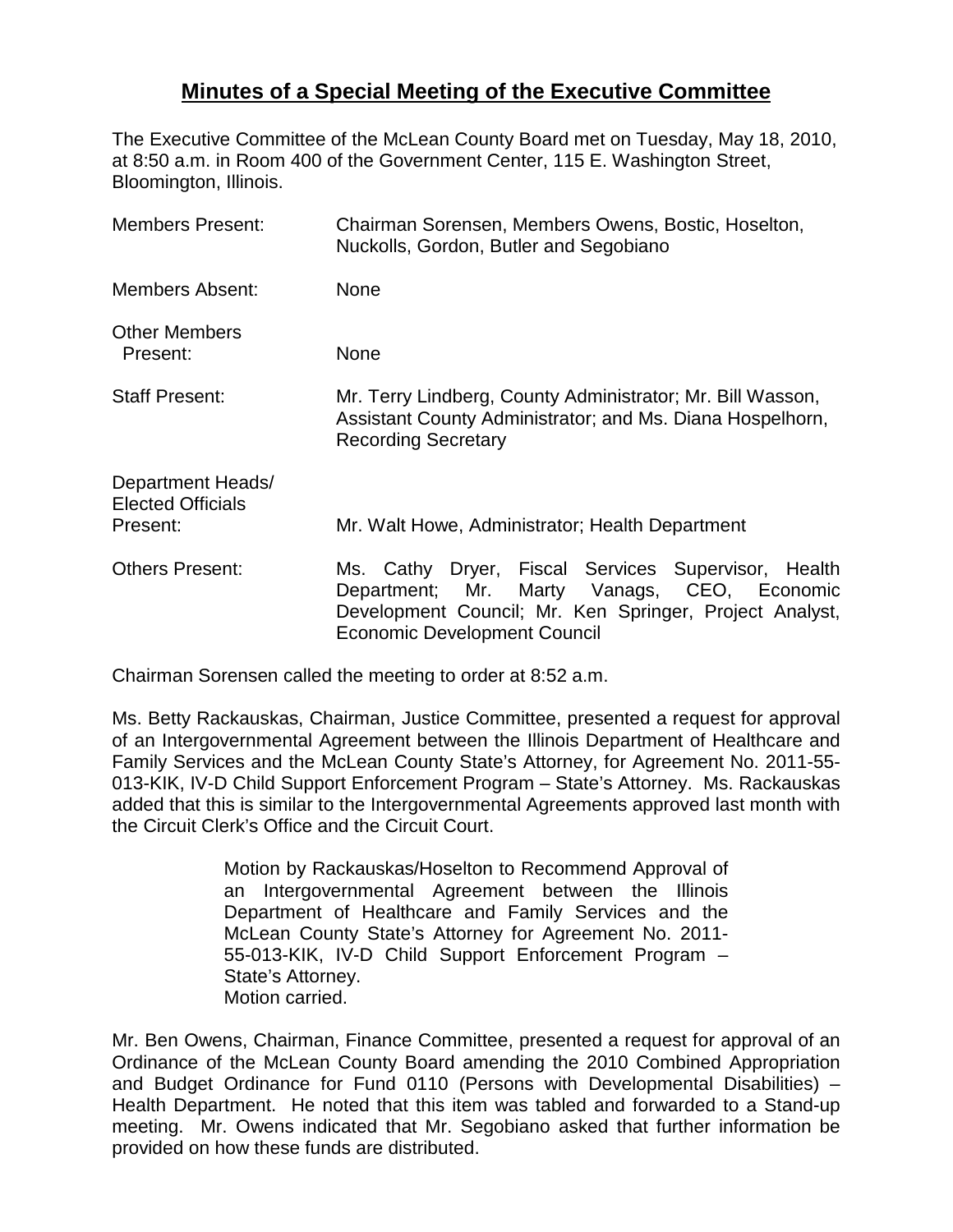Minutes of a Special Meeting of the Executive Committee May 18, 2010 Page Two

> Motion by Owens/Gordon to Recommend Approval of an Ordinance of the McLean County Board Amending the 2010 Combined Appropriation and Budget Ordinance for Fund 0110 (Persons with Developmental Disabilities) – Health Department.

Mr. Walt Howe, Administrator, Health Department, explained that the 2009 budget included \$232,607 in contract funding to the Occupational Development Center which then closed in July 2009. Applications were accepted from other organizations in the community to provide services designed to fill the gap left by the unexpected closing of ODC. Mr. Howe advised that, after careful review, the McLean County Board of Health awarded contracts to Marcfirst and United Cerebral Palsy.

Chairman Owens asked how the funds will be expended. In addition, Mr. Segobiano expressed his concern that the funds may be spent on purchasing or refurbishing buildings rather than service expenses.

Mr. Howe replied that the funds will be used for services only and not building expenses.

Chairman Sorensen asked for a vote on the Motion.

Motion carried.

Mr. Owens presented a request for approval of the Recovery Zone Bond Allocation Recommendations – County Administrator's Office.

> Motion by Owens/Segobiano to Recommend Approval of the Recovery Zone Board Allocation Recommendations – County Administrator's Office Motion carried.

Mr. Lindberg advised that this is the Federal Stimulus Act Recovery Bond program. Mr. Lindberg advised that McLean County was awarded a total of \$9.281 million in the first round of allocations for Recovery Zone Bonds. This allocation is split into two categories – public-side bonds called "economic development bonds" and private-side bonds, called "facility bonds." Mr. Lindberg stated that McLean County has the authority to award \$3.72 million in public-side bonds, and \$5.69 million in private-side bonds.

Mr. Lindberg indicated that the participants on the Credit Committee which made the recommendations are Mr. Marty Vanags, CEO, of the Economic Development Center; Mr. Terry Lindberg, County Administrator; and Mr. Doug Roesch, Sr. Vice President, Busey Bank. He noted that the Committee reviewed four applications and three projects are being recommended. The projects are: